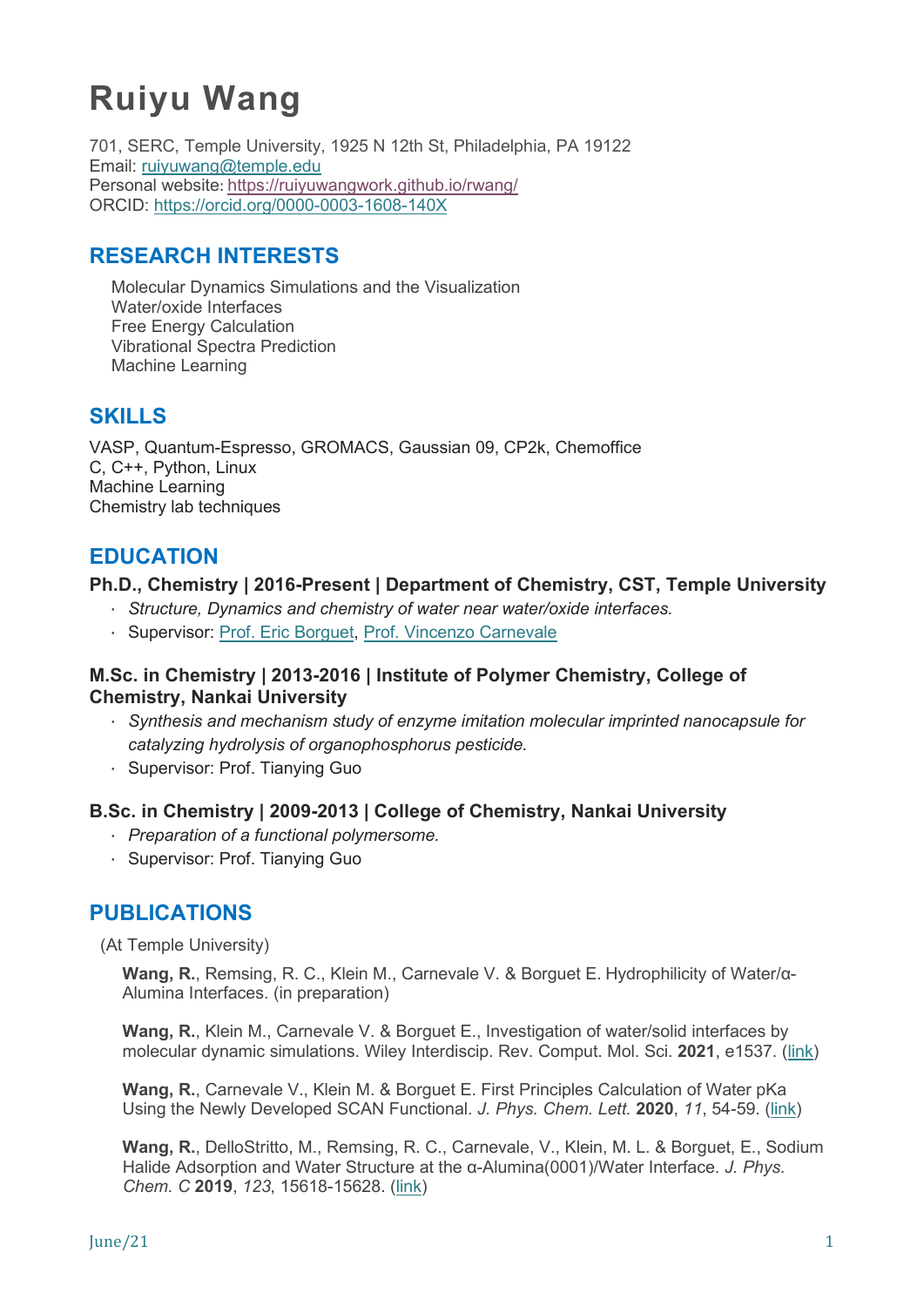(At Nankai University)

**Wang, R.**, Pan, J., Qin, M., & Guo, T., Molecularly imprinted nanocapsule mimicking phosphotriesterase for the catalytic hydrolysis of organophosphorus pesticides. *European Polymer Journal* **2019**, *110*, 1-8. [\(link\)](https://doi.org/10.1016/j.eurpolymj.2018.10.045)

Shi, H., **Wang, R.**, Yang, J., Ren, H., Liu, S., & Guo, T., Novel imprinted nanocapsule with highly enhanced hydrolytic activity for organophosphorus pesticide degradation and elimination. *European Polymer Journal* **2015**, *72*, 190-201

Liu, Z., Liu, S., Shi, H., Ren, H., **Wang, R.**, Yang, J., & Guo, T., Fluorescently labeled degradable thermoplastic polyurethane elastomers: Visual evaluation for the degradation behavior. *Journal of Applied Polymer Science* **2015**, *132*(36)

Chi, W., Liu, S., Yang, J., **Wang, R.**, Ren, H., Zhou, H., Chen, J. & Guo, T., Evaluation of the effects of amphiphilic oligomers in PEI based ternary complexes on the improvement of pDNA delivery. *Journal of Materials Chemistry B* **2014**, *2*(33), 5387-5396

Guo, Y., **Wang, R.**, Chi, W., Liu, S., Shi, H., & Guo, T., One-step synthesis of reactantproduct-dual-template imprinted capsules as phosphotriesterase mimetic enzymes for pesticide elimination. *RSC Advances* **2014**, *4*(16), 7881-7884

## **AWARDS**

| Student Travel Awards: GEOC ACS Spring 2020 Philadelphia                                  | 2019                    |
|-------------------------------------------------------------------------------------------|-------------------------|
| <b>Presidential Fellowship</b>                                                            | Temple University, 2016 |
| <b>TEDA-Asymchem Scholarship</b>                                                          | Nankai University, 2014 |
| The Third Prize of Excellent Undergraduate Scholarship in the academic year of 2011-2012. | Nankai University, 2012 |
| The Second Prize of Excellent Undergraduate Scholarship in the academic year of 2010-2011 |                         |
|                                                                                           | Nankai University, 2011 |

The Second Prize of Excellent Undergraduate Scholarship in the academic year of 2009-2010. Nankai University, 2010

#### **PROFESSIONAL AFFILIATIONS**

American Chemical Society, The Electrochemical Society, American Physical Society Python Software Foundation

# **PRESENTATIONS**

#### **CONFERENCE**

*On the Role of α-Alumina in the Origin of Life: Surface Driven Assembly of Amino Acids (ACS student travel awards) Water hydrophilic behavior at aqueous/alumina interfaces* ACS Spring 2021 conference, online

*First Principles Calculation of Water pKa Using the Newly Developed SCAN Functional* Workshop: FUNCTIONAL: FUNDAMENTALS, PRACTICES, AND EXTENSIONS, Temple University, 2019 Penn Conference in Theoretical Chemistry, University of Pennsylvania, 2019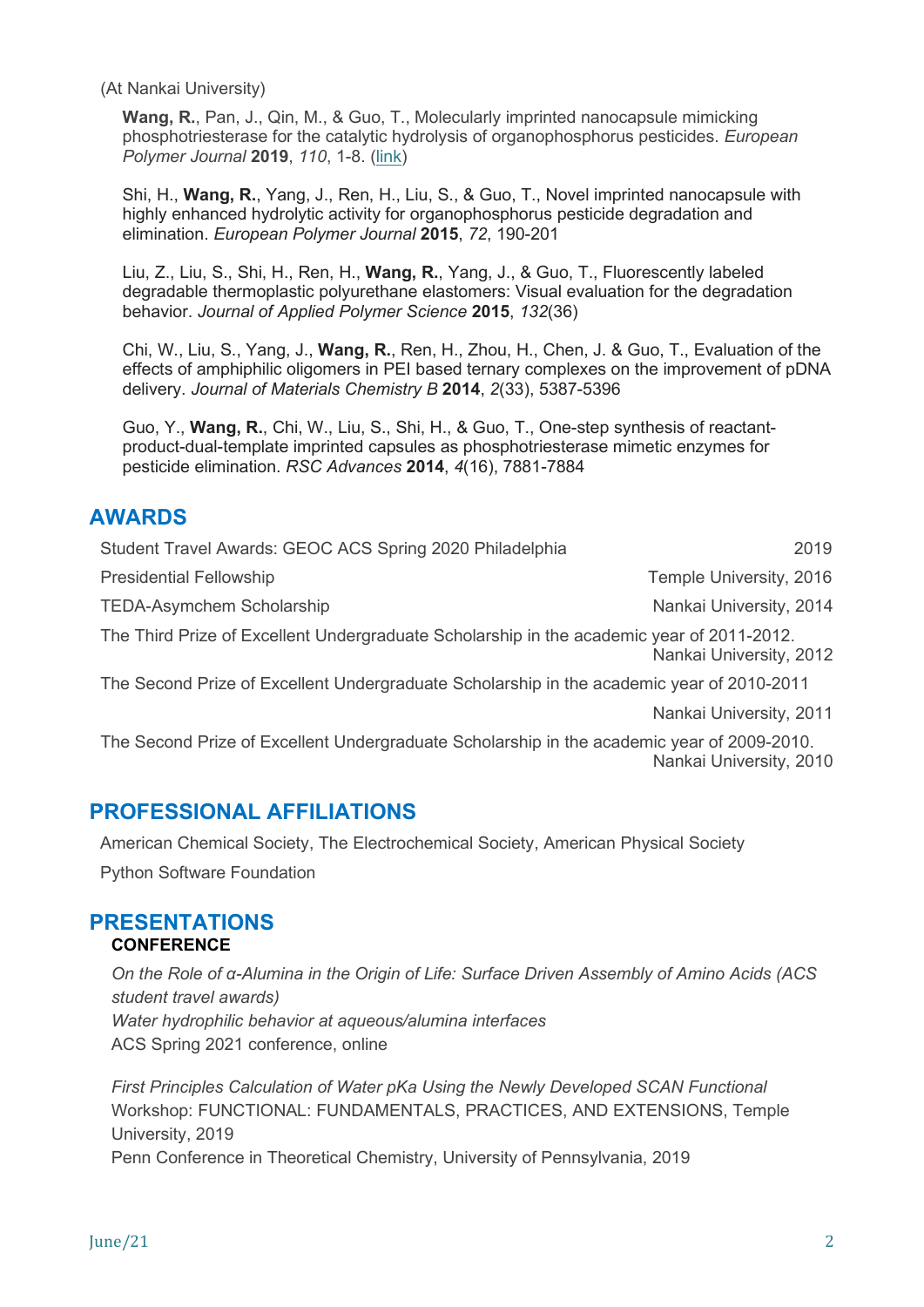*Investigation of the charged Al2O3(0001) surface in acidic and basic solutions by ab initio MD simulations*

Penn Conference in Theoretical Chemistry, University of Pennsylvania, 2018

*Ion adsorption and water dynamics near α-alumina (0001)/water interface* ACS YCC Poster Session and Grad School/Career Fair, Philadelphia. 2018

*Ion adsorption and water behavior near α-alumina(0001)/water interface* ACS 254th National Meeting & Exposition, Washington, D.C. 2017 Penn Conference in Theoretical Chemistry, University of Pennsylvania, 2017

*Adsorption of Sodium Halides to the Water-Air and Water-Alumina Interfaces* ACS YCC Poster Session and Grad School/Career Fair, Philadelphia. 2017 Experimental and Computational Approaches to Understanding Aqueous Interfaces workshop, Temple University, 2017

#### **SEMINAR**

*Ion Solutions at Mineral/Water Interfaces: Bridging the Gap between Computational Modeling and Spectroscopy.* ICCAS Beijing, China; Temple University, USA. 2019

## **RESEARCH PROJECTS**

(At Temple University) Supervisor: Eric Borguet, Vincenzo Carnevale

*The role of α-alumina(0001)/water interfaces for life origin (2019-)* Other Collaborators: Richard C. Remsing

*Calculations of pKa by recently developed SCAN functional (2018-)* Other Collaborators: Richard C. Remsing, Mark DelloStritto

*Dynamics, hydrogen bond structures and vibrational analysis at the neutral alumina (0001)/water interface (2018-2019)* Other Collaborators: Stefan Piontek, Richard C. Remsing, Mark DelloStritto, Tim Marshall

*Calculations of the vSFG of alumina (0001)/water interfaces in acidic or basic solutions by SCAN functional (2017-2020)* Other Collaborators: Mark DelloStritto

*Ion adsorption near the alumina (0001)/water interface by molecular dynamics simulations (2016-2018)* Other Collaborators: Richard C. Remsing, Mark DelloStritto

(At Nankai University) Supervisor: Tianying Guo

*Mechanism study for molecular imprinted polymers as enzyme imitation using Density Function Theory method (2015-2016)*  Co-Supervisor: Mingtao Zhang *Synthesis of enzyme imitation molecular imprinted nanocapsules catalyzing organophosphorus pesticide hydrolysis (2014-2015) Synthesis of multi-function hollowed nanoparticles for gene delivery (2013-2014)*